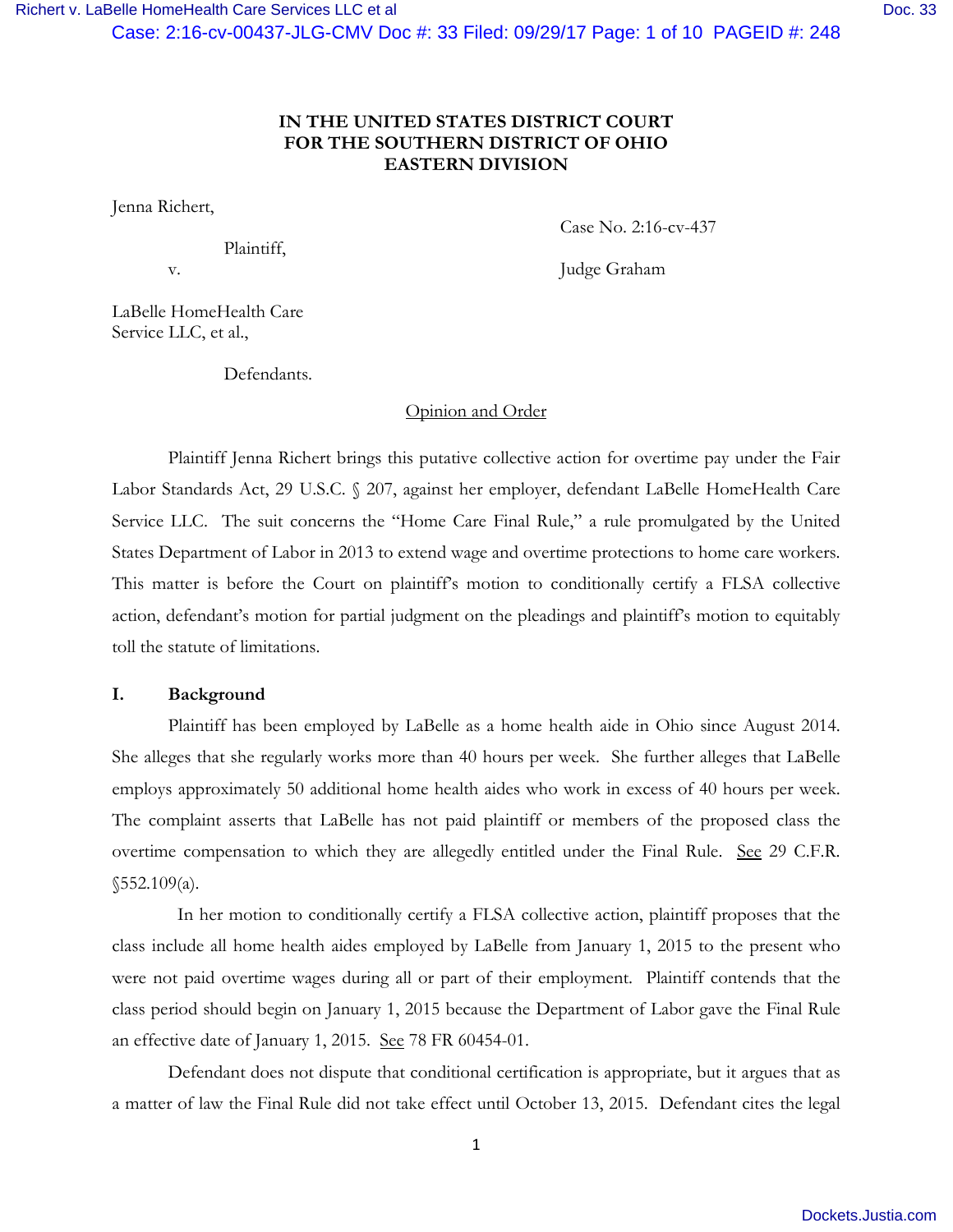#### Case: 2:16-cv-00437-JLG-CMV Doc #: 33 Filed: 09/29/17 Page: 2 of 10 PAGEID #: 249

challenge to the Final Rule brought in the United States District Court for the District of Columbia, Home Care Ass'n of Am. v. Weil, 76 F.Supp.3d 138 (D.D.C. 2014). The District Court vacated the Final Rule, concluding that it was in conflict with the FLSA. On appeal, the D.C. Circuit reversed the district court's vacatur of the Final Rule. Home Care Ass'n of Am. v. Weil, 799 F.3d 1084 (D.C. Cir. 2015) (concluding that the new rule was a reasonable interpretation of the FLSA and was neither arbitrary nor capricious). The D.C. Circuit's mandate issued on October 13, 2015; thus, defendant argues in its motion for partial judgment on the pleadings that plaintiff and the proposed class cannot maintain a FLSA claim for violations which occurred prior to October 13, 2015.

#### **II. Discussion**

The motion to conditionally certify and the motion for partial judgment on the pleadings present the same question: whether recovery for unpaid overtime under the Final Rule should begin with alleged violations occurring on January 1, 2015 or should be limited to the period after October 13, 2015.

No circuit court of appeals has addressed the issue, but a majority of district courts that have addressed this question have held that January 1, 2015 is the effective date of the Final Rule. In Kinkead v. Humana, Inc., 206 F.Supp.3d 751 (D. Conn. 2016), the court began its analysis by noting that a district court's vacatur of an agency rule "'restores the status quo before the invalid rule took effect." Id. at 754 (quoting Environmental. Def. v. Leavitt, 329 F.Supp.2d 55, 64 (D.D.C. 2004)). However, the court found that under the principle of retroactive application of judicial decisions, the court of appeal's reversal of the vacatur in Weil meant that the Final Rule took effect on January 1, 2015:

In light of the fact that the district court vacated the new rule, it is not surprising that defendants refrained from paying overtime to plaintiff while the district court's decision remained valid. But, of course, the district court ruling was promptly challenged in the D.C. Circuit, and the real question here is whether the D.C. Circuit's subsequent reversal of the district court's vacatur means that defendants became liable to pay plaintiff overtime for the periods that she worked while the district court's decision had been in effect. The answer to this question follows from the well-established rule that judicial decisions are presumptively retroactive in their effect and operation. The ruling of the Supreme Court or of a federal court of appeals within its geographical jurisdiction "is the controlling interpretation of federal law and must be given full retroactive effect in all cases still open on direct review and as to all events, regardless of whether such events predate or postdate our announcement of the rule." Harper v. Virginia Dep't of Taxation, 509 U.S. 86, 97, 113 S.Ct. 2510, 125 L.Ed.2d 74 (1993); see also Reynoldsville Casket Co. v. Hyde, 514 U.S. 749, 758–59, 115 S.Ct. 1745, 131 L.Ed.2d 820 (1995) (re-affirming Harper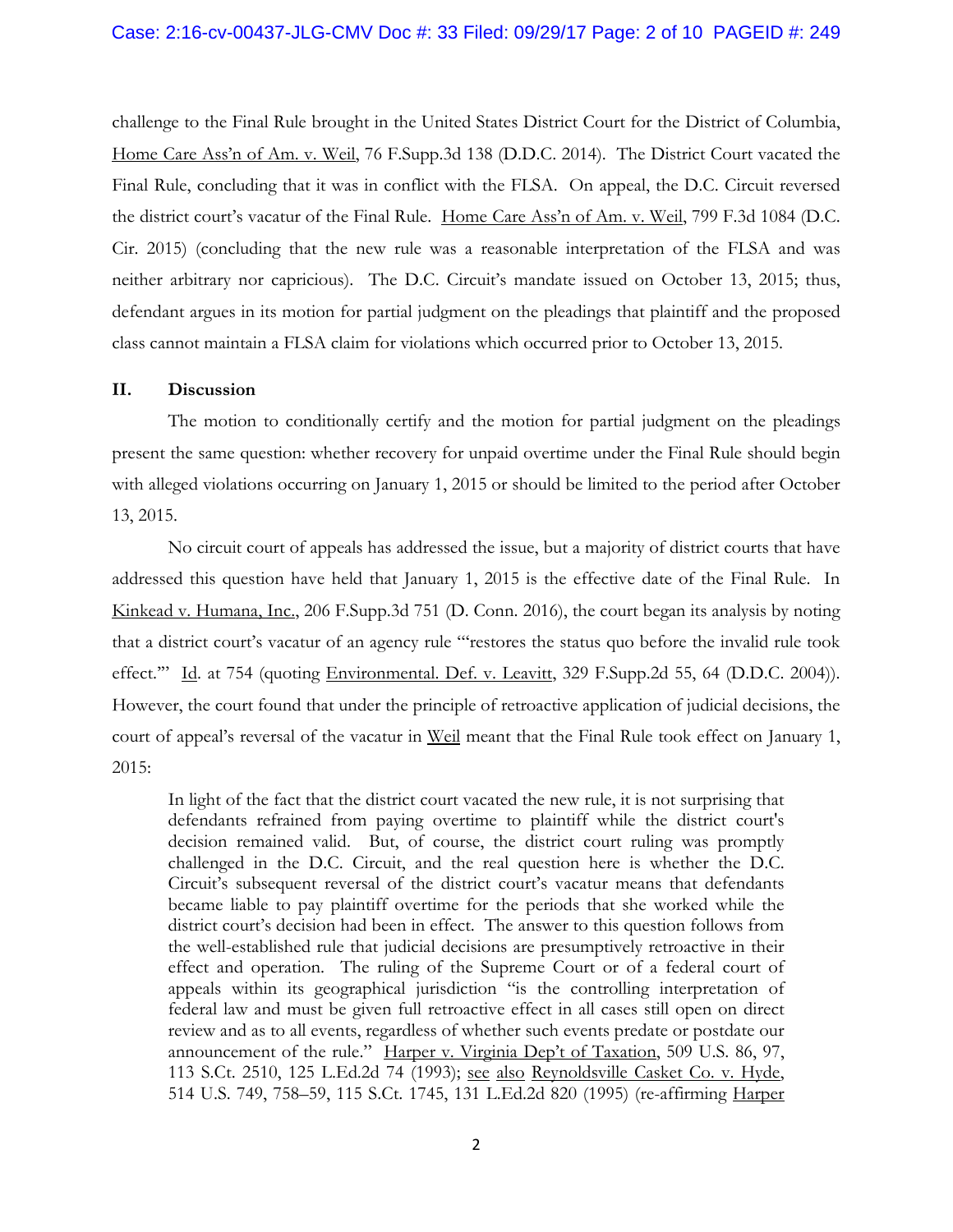and rejecting authority of a court absent "special circumstances" to circumvent retroactive application of a judicial decision by means of invoking its remedial discretion).

Despite defendants' arguments that they relied on the district court's decision, any such reliance would not justify a non-retroactive application of the D.C. Circuit's ruling. See Sinoying Logistics Pte Ltd. v. Yi Da Xin Trading Corp., 619 F.3d 207, 215 (2d Cir. 2010) (noting that the Supreme Court has identified only two classes of cases in the qualified immunity and habeas corpus contexts "that may justify suspending the ordinary presumption in favor of retroactivity" of judicial decisions); Hawknet, Ltd. v. Overseas Shipping Agencies, 590 F.3d 87, 91 & n. 7 (2d Cir. 2009) (despite fact that "the parties relied on [prior overruled decision] when structuring their transactions, the Supreme Court has held that a reliance interest is insufficient to overcome the presumption of retroactivity set forth in Harper").

## Kinkead, 206 F.Supp. 3d at 754.

Many courts have followed the reasoning and result of Kincaid. See Evans v. Caregivers, Inc., No. 3:17-CV-0402, 2017 WL 2212977, at \*4 (M.D. Tenn. May 19, 2017) (surveying the case law and concluding, "This court is likewise persuaded by the reasoning in Kinkead and finds that the effective date of the new rule is January 1, 2015."). In Lewis-Ramsey v. Evangelical Lutheran Good Samaritan Soc'y, 215 F.Supp.3d 805, 810 (S.D. Iowa 2016), the court agreed with Kincaid and added, "This case presents nothing out of the ordinary when it comes to the authority of a Court of Appeals to render null and void decisions of the district court with which it disagrees. Indeed, it strikes the Court as far more 'unfair' to allow Defendant to escape liability for nearly a year's worth of overtime wages based on a district court decision that was ultimately deemed to be error." Id. at 810. And recently a judge of this Court adhered to the general rule that "judicial decisions are applied retroactively" and held: "In light of the <u>Weil</u> ruling's retroactive application, this Court finds that the enforceability of the DOL regulations at issue in this case is applied retroactively as well, and that their effective date is January 1, 2015." Dillow v. Home Care Network, Inc., No. 1:16-CV-612, 2017 WL 749196, at \*3 (S.D. Ohio Feb. 27, 2017).

Other courts have reached the same holding. See Hypolite v. Health Care Servs. of New York Inc., No. 16-CV-04922, 2017 WL 2712947, at \*4 (S.D.N.Y. June 23, 2017) (observing that the "overwhelming majority of well-reasoned opinions" have concluded that January 1, 2015 is the effective date of the Final Rule); Collins v. DKL Ventures, LLC, 215 F.Supp.3d 1059, 1066 (D. Colo. 2016) ("[T]his Court declines to declare that Weil has only prospective effect. . . . Typically, fully prospective application requires, at a minimum, that the new rule of law is 'unanticipated' or 'an issue of first impression whose resolution was not clearly foreshadowed.'") (quoting U.S. v. Johnson,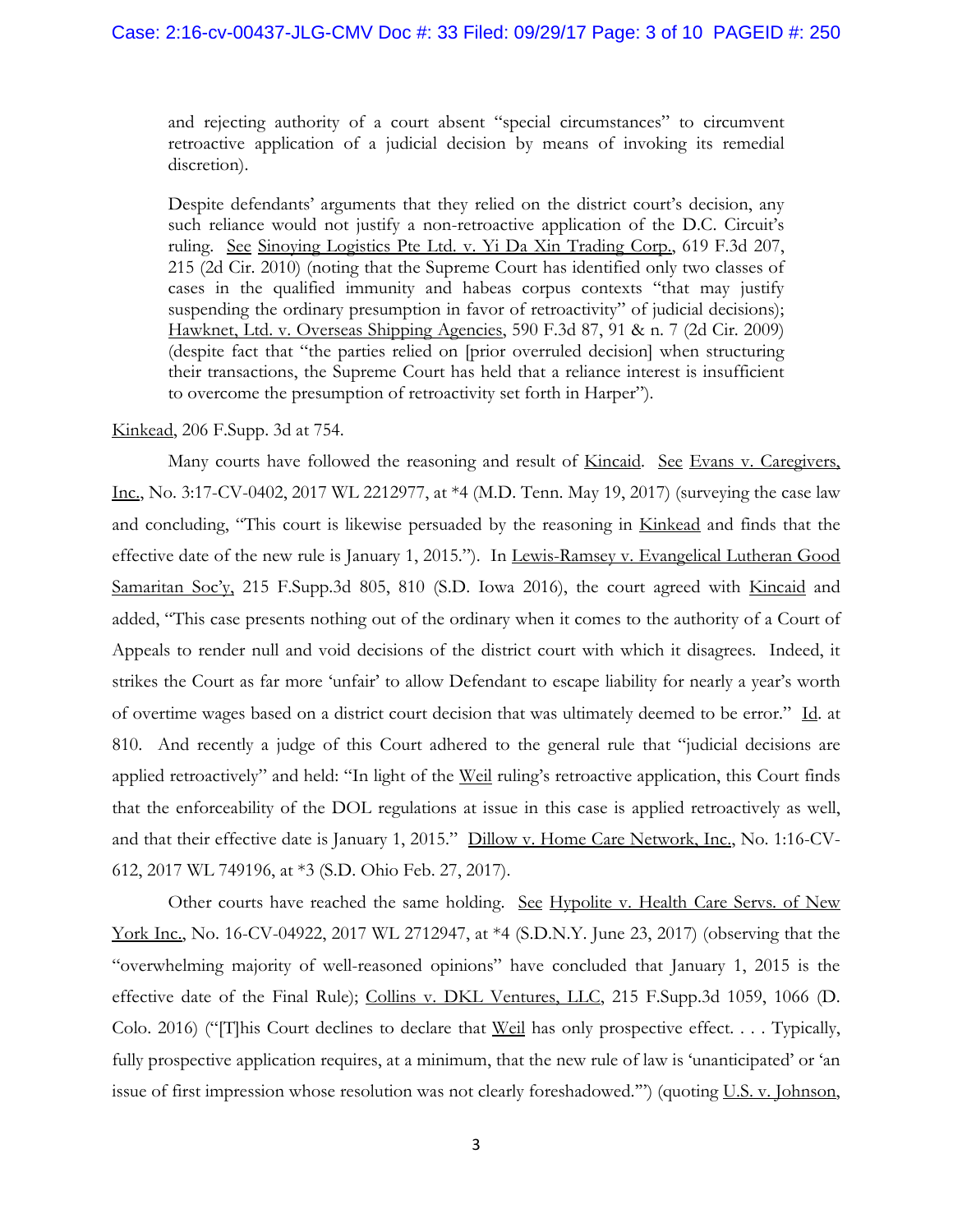457 U.S. 537, 550 (1982)); Guerrero v. Moral Home Servs., Inc., \_\_ F.Supp.3d \_\_, No. 16-23051- CIV, 2017 WL 1155885, at \*3 (S.D. Fla. Mar. 27, 2017) (rejecting the argument that employer's alleged reliance on the district court's vacatur in Weil justified a prospective application of the circuit court's reversal); Cummings v. Bost, Inc., 218 F.Supp.3d 978, 986-87 (W.D. Ark. 2016).

A handful of cases have held that the Final Rule did not take effect until October 13, 2015. In Sanchez v. Caregivers Staffing Servs., Inc., No. 1:15-CV-01579, 2017 WL 380912, at \*2-3 (E.D. Va. Jan. 26, 2017), the court briefly reasoned that the Final Rule became a "legal nullity" when the D.C. district court vacated it and did not become effective again until the D.C. Circuit's mandate. The court did not acknowledge the case law to the contrary.

In Lee v. Caregivers for Indep., LLC, No. 1:16-cv-946, 2017 WL 2666413 (S.D. Ohio June 21, 2017), another judge of this District Court further developed the legal nullity theory stated in Sanchez. The Court reasoned that retroactive application of a judicial decision was suitable for "a new interpretation of a law already in effect" but not for "a substantive regulation which had never before been in effect." 2017 WL 2666413 at \*5. The court found that because the district court in Weil vacated the Final Rule before January 1, 2015, "the sequence of events created a legal nullity which prevented the Regulation from ever taking effect until the D.C. Circuit issued its mandate on October 13, 2015." Id. The court's analysis relied heavily on MCI Telcoms. Corp. v. GTE Northwest. Inc., 41 F.Supp.2d 1157 (D. Or. 1999), in which the court declined to apply the Federal Communications Commission regulations from their original effective date because the "court perceive[d] a crucial distinction between applying a new interpretation of a law that admittedly was in effect during the relevant time period, versus applying a substantive regulation that never was in effect to begin with."  $\underline{Id}$  at 1163.

Here, defendant makes the same argument based on MCI. This Court, however, is not persuaded by that reasoning, as the court in Hypolite explained:

The distinction drawn by <u>MCI</u>, however, has been rejected by the Court of Appeals for the Ninth Circuit and the Court of Appeals for the Fourth Circuit, which each held that the FCC rules at issue took effect as of the date originally scheduled notwithstanding the initial, though erroneous, stay and vacatur orders. See US W. Commc'ns, Inc. v. Jennings, 304 F.3d 950, 956-58 (9th Cir. 2002) (reversing U.S. W. Commc'ns, Inc. v. Jennings, 46 F.Supp.2d 1004, 1009 (D. Ariz. 1999), which had relied on MCI for the proposition that the FCC regulations did not take effect until the stay and vacatur orders were reversed); GTE S., Inc. v. Morrison, 199 F.3d 733, 740-41 (4th Cir. 1999) ("[T]he Supreme Court's determination that the FCC has jurisdiction to issue pricing rules would appear to compel the conclusion that the FCC always had such jurisdiction and that the rules apply as of the effective date originally scheduled."). MCI is therefore not persuasive.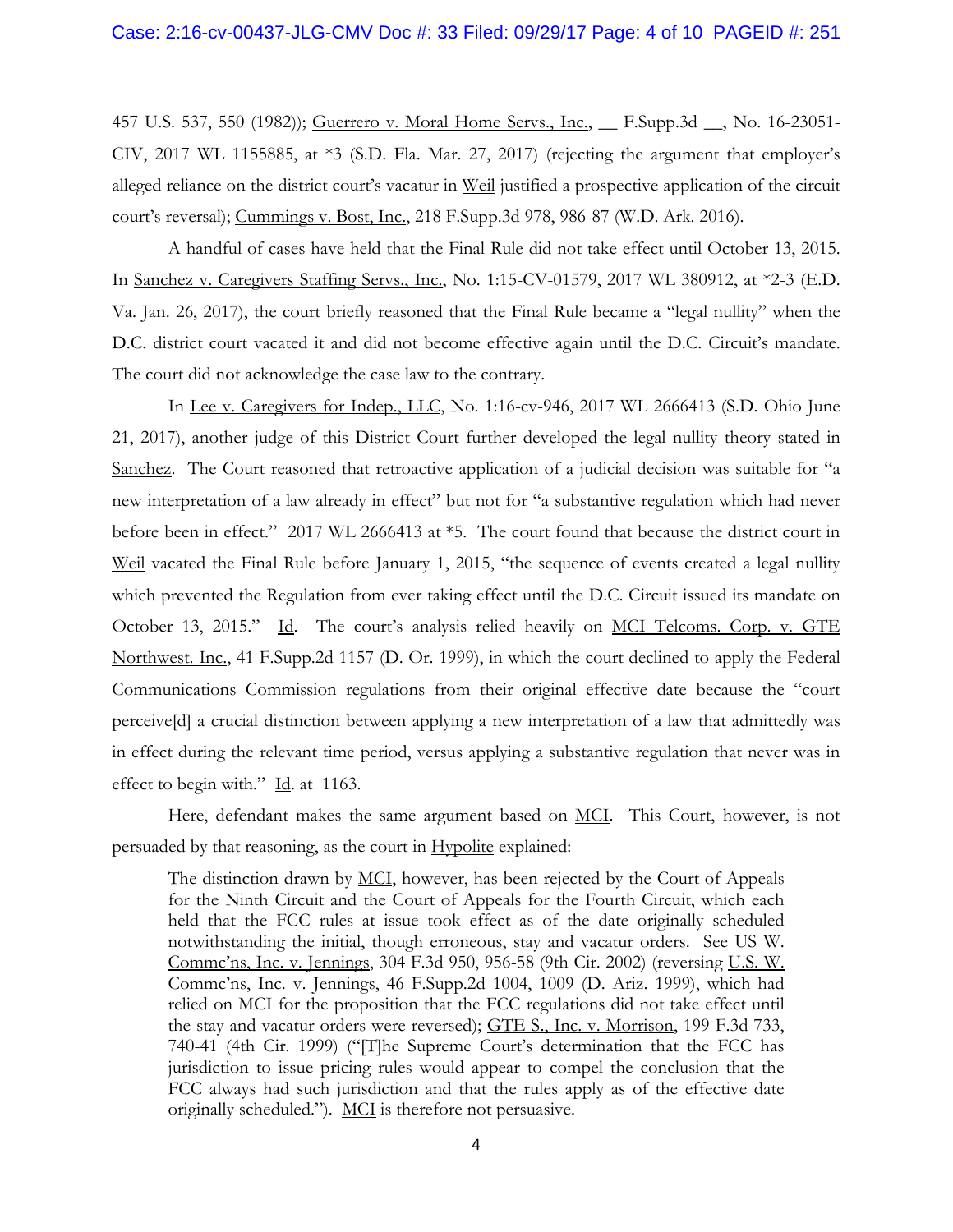#### Hypolite, 2017 WL 2712947, at \*6.

This Court agrees with Kincaid, Hypolite, Lewis-Ramsey and Dillow that under the principle of retroactive application of judicial decisions, see Harper, 509 U.S. at 97, the D.C. Circuit's reversal of the district court's vacatur in Weil means that the Final Rule has an effective date of January 1, 2015. The Court further finds that the purpose of the FLSA, "as a statute designed to protect individual rights" and which "'must not be interpreted or applied in a narrow, grudging manner,'" Herman v. Fabri-Centers of Am., Inc., 308 F.3d 580, 585 (6th Cir. 2002) (quoting Tennessee Coal, Iron & R. Co. v. Muscoda Local No. 123, 321 U.S. 590, 597 (1944)), would be thwarted if the legal error of the district court in Weil caused employees protected by the FLSA to be unable to recover for over ten months of overtime wages.

### **III. Conditional Certification**

A collective action under the FLSA "may be maintained against any employer . . . by any one or more employees for and in behalf of himself or themselves and other employees similarly situated. No employee shall be a party plaintiff to any such action unless he gives his consent in writing[.]" 29 U.S.C.  $\Diamond$  216(b). In order to join a collective action, an employee must (1) be "similarly situated" to the plaintiff who maintains the action, and (2) give his written consent to join. Comer v. Wal-Mart Stores, Inc., 454 F.3d 544, 546 (6th Cir. 2006).

As noted above, defendant does not oppose conditional certification. The Court finds that plaintiff has satisfied the fairly lenient standard for conditional certification. Plaintiff must "make a modest factual showing" that is she similarly situated to the other employees she is seeking to notify. Comer, 454 F.3d at 546-47 (internal quotation marks and citations omitted). "[P]laintiffs are similarly situated when they suffer from a single, FLSA-violating policy, and when proof of that policy or of conduct in conformity with that policy proves a violation as to all the plaintiffs." O'Brien v. Ed Donnelly Enter., Inc., 575 F.3d 567, 585 (6th Cir. 2009). Here, plaintiff alleges that she and other home health aides employed by LaBelle have worked in excess of 40 hours per work but have not been paid overtime wages since the Final Rule went into effect. The motion for conditional certification is supported by the affidavit of plaintiff and attached payment records. Plaintiff attests that she and other individuals who were employed as home health aides by LaBelle performed the same primary work duties and had the same compensation structure. Richert Aff. at ¶¶ 6-7. She further attests that she and other home health aides of whom she was aware have regularly worked more than 40 hours but have not been paid overtime wages by LaBelle. She asserts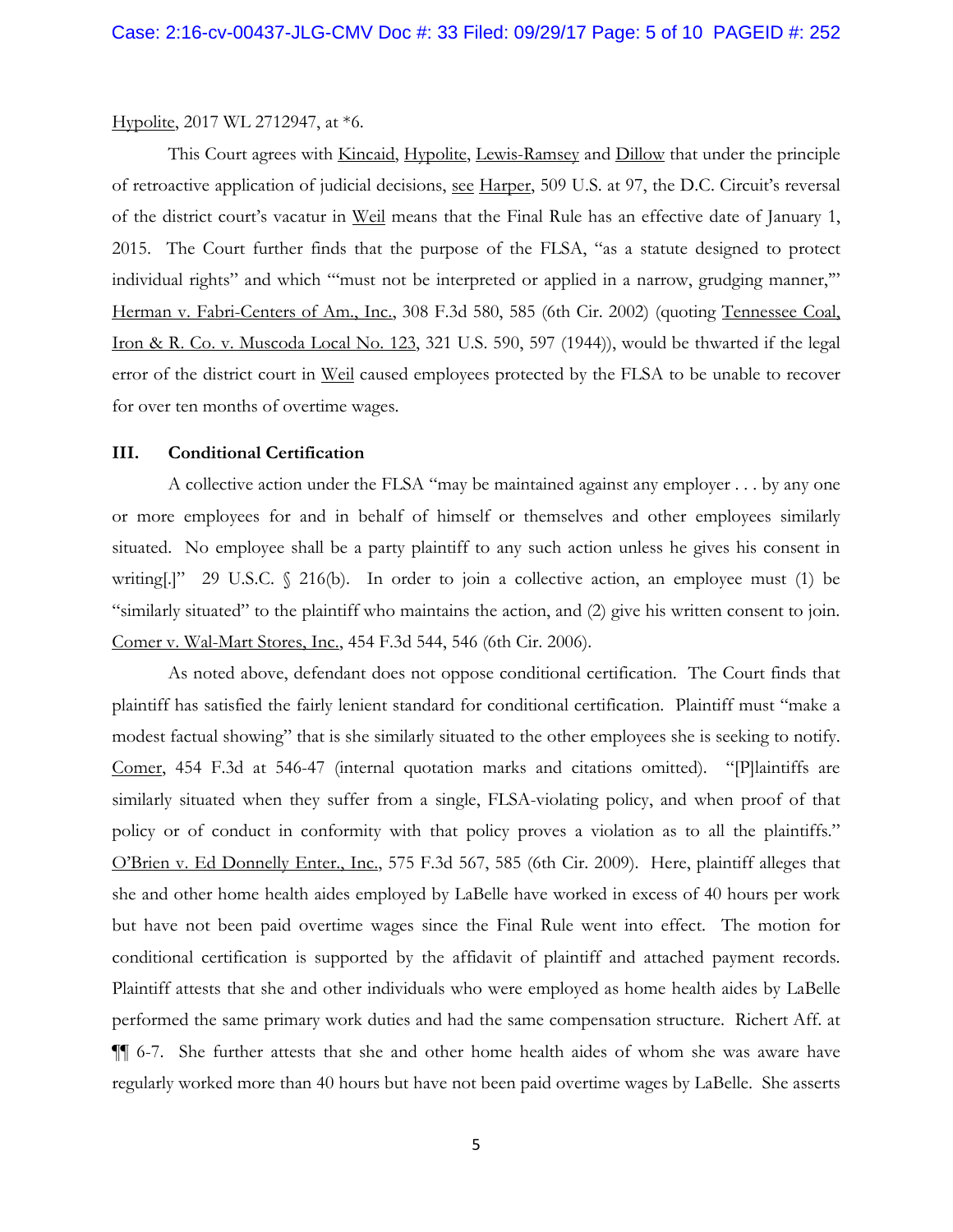that LaBelle's failure to pay overtime wages is pursuant to a company policy to pay home health aides their regular hourly wages for overtime hours worked. Id. at ¶¶ 9-13.

The Court therefore grants conditional certification of a collective action by a class defined as all persons employed as a home health aide by LaBelle HomeHealth Care Service LLC at any time from January 1, 2015 through the present who worked more than 40 hours per week but were not paid overtime wages.

The Court further approves plaintiff's proposed Opt-In Notice and Consent Form, finding that they appear to be "timely, accurate, and informative." Hoffman-LaRoche Inc. v. Sperling, 493 U.S. 165, 172 (1989). The Notice informs potential class members of the pendency of the action and accurately describes the plaintiff's legal claim and states that the employer is defending against the claim. The Notice informs potential class members of their rights and provides clear instructions on how to opt in. It accurately states that retaliation and discrimination for participation in an FLSA action are prohibited by law. See 29 U.S.C.  $\frac{215(a)(3)}{3}$ . The Notice correctly describes the legal effects of joining or not joining the suit, and it advises that the Court expresses no opinion regarding the merits of the plaintiff's claim or the defendant's defenses.

Finally, plaintiff requests that defendant be ordered to produce a list of names and contact information of all persons within the proposed class. Defendant has no objection to providing the information. Thus, defendant shall supply the information necessary to effectuate notice to plaintiff's counsel within 30 days from the date of this Order.

#### **IV. Equitable Tolling**

#### **A. Background**

A two-year statute of limitations applies to FLSA claims for unpaid compensation, except that claims for willful violations have a three-year statute of limitations. 29 U.S.C. § 255(a). A claim accrues on the date on which payment is owed, such that each paycheck which fails to include owed wages constitutes a separate violation. "Thus, a new cause of action accrues with the receipt of each paycheck." Viciedo v. New Horizons Computer Learning Ctr. of Columbus, Ltd., 246 F.Supp.2d 886, 902 (S.D. Ohio 2003). The claim of a named plaintiff in a collective action is considered to be filed on the date the complaint is filed and she files a written consent to join the collective action. 29 U.S.C. § 256(a).

The filing of the complaint does not serve as the filing date for unnamed plaintiffs in a collective action. The claim of an individual not named in the complaint is not considered to be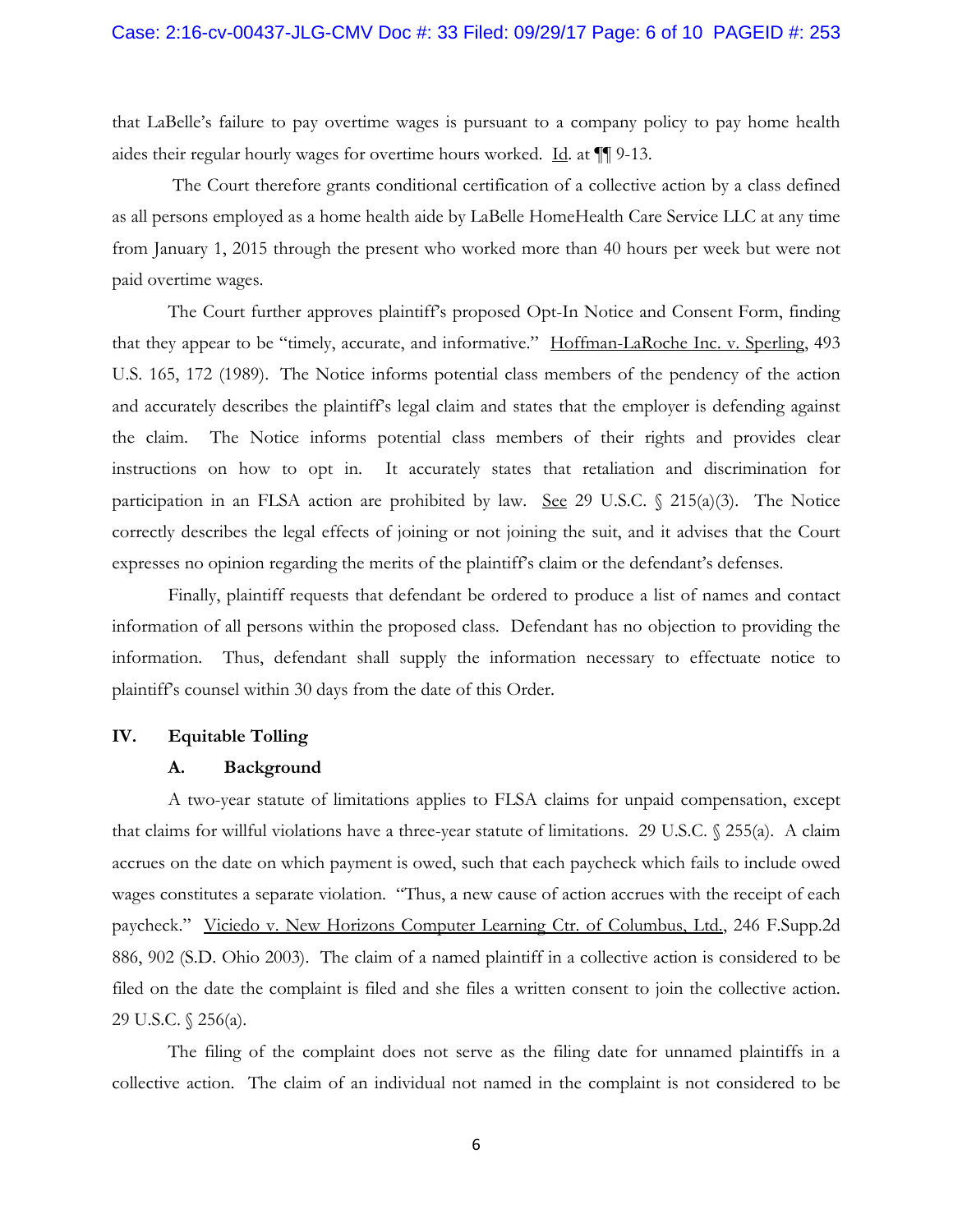filed until she files a written consent. 29 U.S.C. § 256(b). Congress chose not to automatically toll the limitations period for such individuals even though the opt-in mechanism of the FLSA "necessarily involves some lapse of time between the date a collective action is commenced and the date that each opt-in plaintiff files his or her consent form." Baden–Winterwood v. Life Time Fitness, 484 F.Supp.2d 822, 826 (S.D. Ohio 2007); see also Grayson v. K Mart Corp., 79 F.3d 1086, 1106 (11th Cir. 1996) (stating that Congress decided that "an opt-in plaintiff should not be able to escape the statute of limitations bearing on his cause of action by claiming that the limitations period was tolled by the filing of the original complaint").

Equitable tolling is available for FLSA claims. See Hughes v. Region VII Area Agency on Aging, 542 F.3d 169, 187-88 (6th Cir. 2008). It is determined on a case-by-case basis, but should be applied sparingly. Graham-Humphreys v. Memphis Brooks Museum of Art, Inc., 209 F.3d 552, 560-61 (6th Cir. 2000); Truitt v. County of Wayne, 148 F.3d 644, 648 (6th Cir. 1998). Equitable tolling is generally reserved for situations "when a litigant's failure to meet a legally-mandated deadline unavoidably arose from circumstances beyond that litigant's control." Graham-Humphreys, 209 F.3d at 561-62 (citing Baldwin County Welcome Center v. Brown, 466 U.S. 147, 151 (1984)) ("One who fails to act diligently cannot invoke equitable principles to excuse that lack of diligence.").

Courts typically consider the following five factors to in determining whether equitable tolling should apply: 1) plaintiff's lack of notice of the filing requirement; 2) plaintiff's lack of constructive knowledge of the filing requirement; 3) diligence in pursuing one's legal rights; 4) absence of prejudice to the defendant; and 5) the plaintiff's reasonableness in remaining ignorant of the particular legal requirement for filing his claim. Andrews v. Orr, 851 F.2d 146, 151 (6th Cir. 1988). These factors are not comprehensive, nor are all of the factors necessarily relevant in every case. See Allen v. Yukins, 366 F.3d 396, 401 (6th Cir. 2004). [1](#page-6-0)

<span id="page-6-0"></span><sup>&</sup>lt;sup>1</sup> In an unpublished opinion, the Sixth Circuit stated that the **Andrews** test was no longer applicable, at least in the context of a petition for writ habeas corpus. Patterson v. Lafler, 455 Fed. App'x 606, 609 n.1 (6th Cir. 2012). The court said that a two-factor test should instead be used: (1) whether petitioner diligently pursued his rights, and (2) some extraordinary circumstance stood in his way and prevented timely filing. Id. (citing Holland v. Florida, 560 U.S. 631, 649 (2010)).

Even so, district courts in the Sixth Circuit have continued to use the Andrews test in determining whether to equitably toll FLSA claims. See e.g., In re Amazon.com, Inc., Fulfillment Ctr. Fair Labor Standards Act (FLSA) & Wage & Hour Litig., No. 14-MD-02504, 2014 WL 3695750, at \*2 (W.D. Ky. July 24, 2014) ("This Court is disinclined to substitute the reasoning from an unpublished opinion for a well-established, published one. Regardless, whether one applies the five-factor or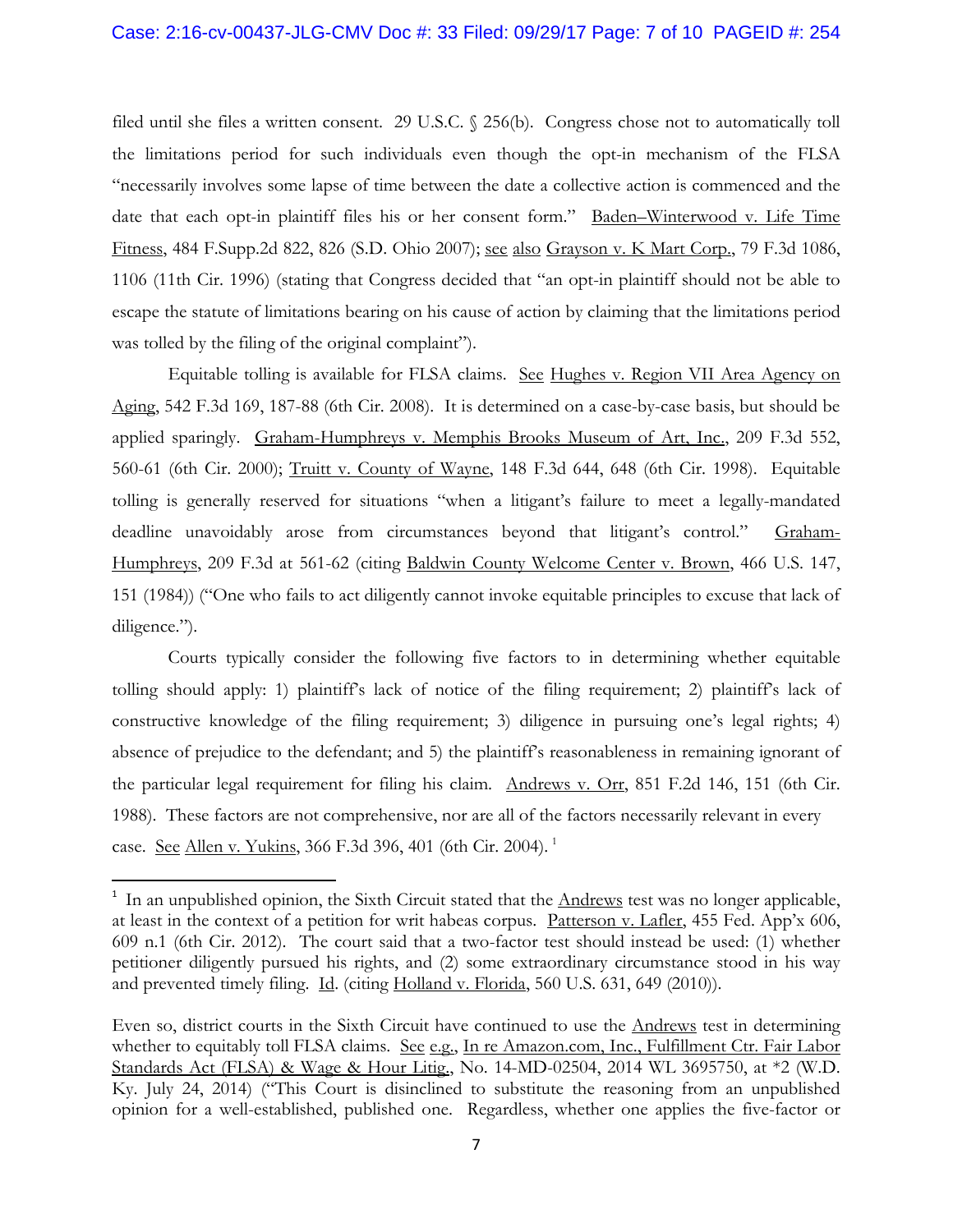## **B. Discussion**

 $\overline{\phantom{a}}$ 

Plaintiff requests that the claims of all unnamed class members be tolled until the date on which they file their consent to join the lawsuit. According to plaintiff, the parties engaged in good faith efforts to reach an agreement regarding conditional certification but were unable to do so. This resulted in the motion to conditionally certify being filed in December 2016, a few weeks before two years had passed since the effective date of the Home Care Final Rule. Plaintiff contends that the unnamed class members are unaware of this suit and that she has been diligently pursuing the rights of the class.

Defendant responds that a blanket application of equitable tolling in favor of potential class members would be premature and would violate the principles that equitable tolling be used sparingly and on a case-by-case basis. In support, defendant cites several cases in which judges of this Court have declined to apply equitable tolling in circumstances indistinguishable from the case at hand. See Atkinson v. TeleTech Holdings, Inc., No. 3:14-CV-253, 2015 WL 853234 (S.D. Ohio Feb. 26, 2015); Fenley v. Wood Grp. Mustang, Inc., 170 F.Supp.3d 1063 (S.D. Ohio 2016); Lemmon v. Harry & David Operations, Inc., No. 2:15-CV-779, 2016 WL 234854, at \*1 (S.D. Ohio Jan. 20, 2016).

In Atkinson, the court identified several difficulties of examining a pre-certification motion for equitable tolling in a FLSA collective action:

In contrast to a class action lawsuit brought under Federal Rule of Civil Procedure 23, the named plaintiffs in an FLSA collective action do not represent anyone other than themselves. Accordingly, the named plaintiffs have no authority to move to equitably toll the claims of the potential opt-in plaintiffs. See Jesiek v. Fire Pros, Inc., No. 1:09–cv–123, 2011 WL 2457311, at \*\*1-2 (W.D. Mich. June 16, 2011) (holding that a motion for equitable tolling, purporting to seek relief on behalf of plaintiffs who had not yet appeared, was premature, given that named plaintiffs had no need for equitable tolling of their own claims, and had no personal interest in the outcome of the motion).

Moreover, because the potential opt-in plaintiffs do not become parties to the lawsuit until they file their consent forms with the court, the court lacks jurisdiction to grant them equitable relief. See United States v. Cook, 795 F.2d 987, 994 (Fed. Cir. 1986) (holding that because potential opt-in plaintiffs in FLSA case were not yet before the court, the order purporting to toll the statute of limitations on their claims was an impermissible advisory opinion and must be vacated as prematurely issued).

two-factor test may not matter; the latter is like a shorthand version of the former."); Struck v. PNC Bank N.A., 931 F.Supp. 2d 842, 846 (S.D. Ohio 2013); Kampfer v. Fifth Third Bank, No. 3:14 CV 2849, 2016 WL 1110257, at \*6 (N.D. Ohio Mar. 22, 2016).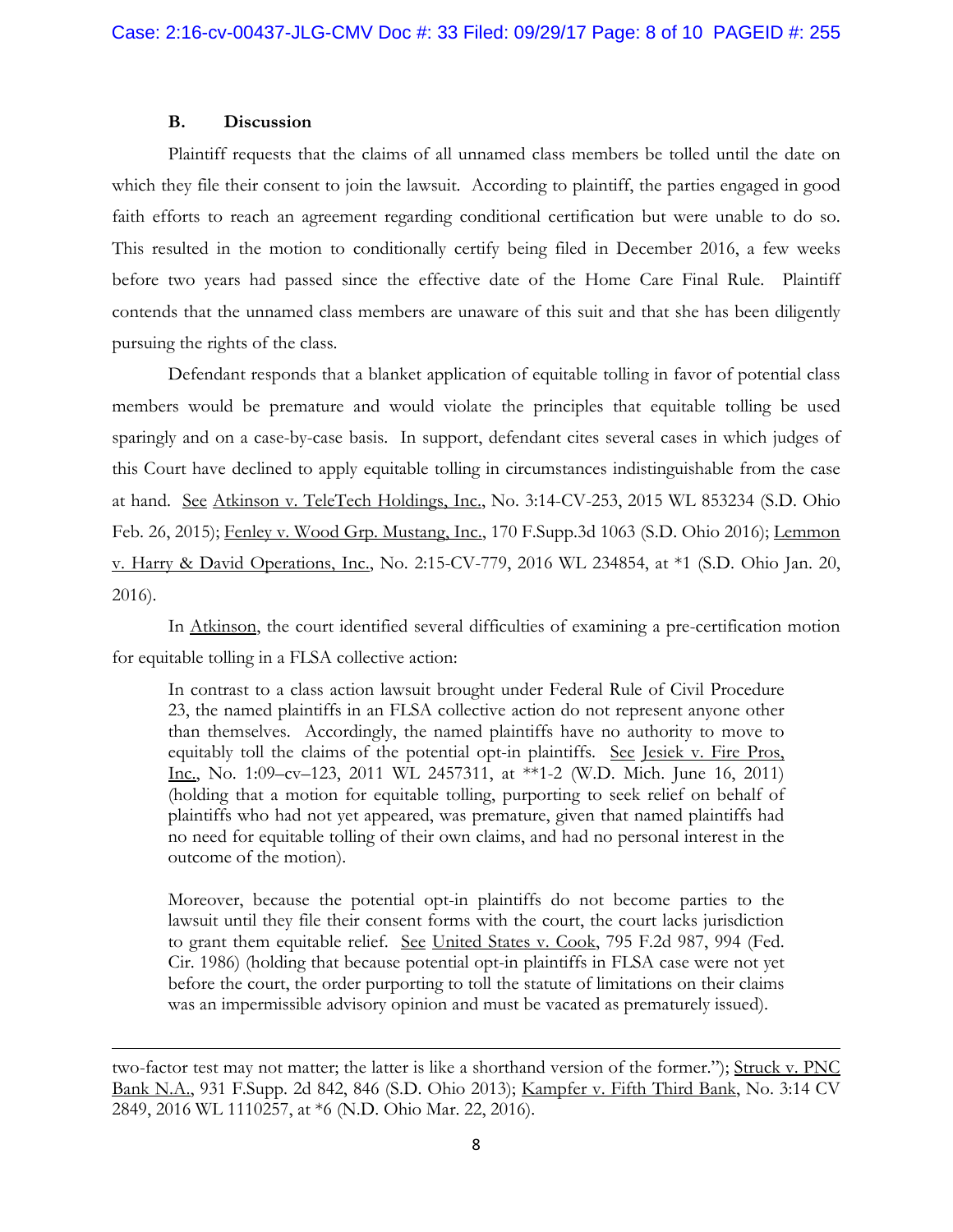#### Atkinson, 2015 WL 853234, at \*8.

In addition, the court found that application of the five-factor Andrews test "to a group of potential opt-in plaintiffs, who have not yet received notice of the collective action and are not yet parties to the lawsuit, is convoluted at best." Id. at \*9 (citing Noble v. Serco, Inc., No. 3:08–76–DCR, 2009 WL 3254143, at \*3 (E.D. Ky. Oct.7, 2009) ("It would be inappropriate to attempt to apply the factors at this stage in the litigation because the Court does not yet know who the opt-in plaintiffs will be.")). And the court further found that "the doctrine of equitable tolling is an individualized inquiry, inappropriate for group consideration in the context of an FLSA collective action." Id. (citing cases).

In Fenley and Lemmon, the court adopted the approach taken in Atkinson. The court found that it was "not prepared to cast an extraordinary net extending the rights of putative plaintiffs when there [was] little to no specific information" about the circumstances of the potential opt-in FLSA plaintiffs. Fenley, 170 F.Supp.3d at 1077; Lemmon, 2016 WL 234854, at \*8. Likewise, in In re Amazon.com, Inc., Fulfillment Ctr. Fair Labor Standards Act (FLSA) & Wage & Hour Litig., No. 14-MD-02504, 2014 WL 3695750, at \*3 (W.D. Ky. July 24, 2014), the court found that it would be "premature to grant blanket equitable tolling for plaintiffs who are currently hypothetical and have not yet come before this court. . . . [T]he Court does not yet possess knowledge sufficient to establish the diligence of all opt-in plaintiffs."

The Court finds the reasoning of Atkinson to be persuasive. It is true, as plaintiff notes, that other decisions from this District have granted equitable tolling to FLSA claims for all putative class members. See Engel v. Burlington Coat Factory Direct Corp., No. 1:11–CV–759, 2013 WL 5177184 (S.D. Ohio Sept. 12, 2013); Struck v. PNC Bank N.A., 931 F.Supp.2d 842 (S.D. Ohio 2013). The court in Fenley observed that those decisions appear to have been "decided in the interest of judicial expediency rather than strictly adhering to the 'case-by-case' approach" required by the Sixth Circuit. 170 F.Supp.3d at 107.

This Court presently lacks sufficient information to apply the Andrews factors. The Court finds that plaintiff has not met her burden of showing that the potential plaintiffs' failure to meet the deadline "unavoidably arose from circumstances beyond [their] control." Graham-Humphreys, 209 F.3d at 561-62.